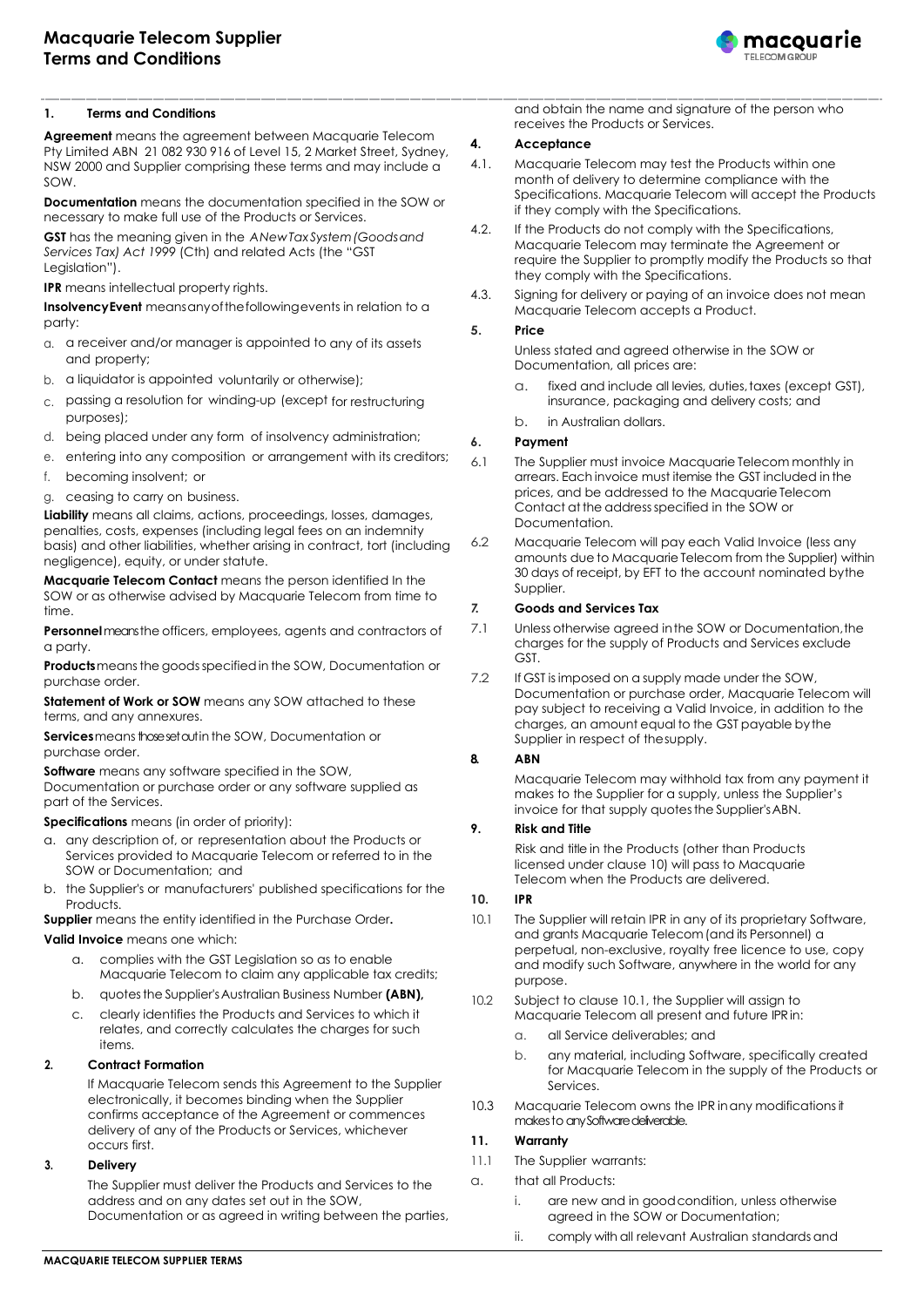

industry codes;

- iii. are free from defects in design, materials and workmanship;
- iv. are of good and merchantable quality and fit for their intended purposes; and
- v. comply with the Specifications.
- b. that, in respect of Services, the Supplier will:
	- i. provide the Services with the degree of skill, care and diligence that would be expected of a skilled professional experienced in providing similar services;
	- ii. comply with all reasonable directions of Macquarie Telecom's Personnel; and
	- iii. comply with all Macquarie Telecom policies (as notified to the Supplier by Macquarie Telecom from time to time), relevant Australian standards and industry codes.
- c. that the Products and Services and their use and supply will not breach any obligation of confidence or infringe any IPR of any person.

## **12. Breach of Warranty**

Ifthe Supplier becomes aware, or Macquarie Telecom notifies the Supplier, of a breach of any warranty in clause 11, the Supplier must:

- a. for warranties provided under clause 11.1(a), fix any nonconformity during the warranty period (or if no warranty period is specified, for 12 months from the acceptance of the Product), and
- b. for any other warranty, promptly (at Macquarie Telecom's option):
	- i. remedy that failure (including by replacing the Product orresupplying the Serviceifnecessary);
	- ii. refund the price paid for the Product or Service; or
	- iii. deduct the price paid for the Product or Service from any other sum due to the Supplier.

#### **13. Indemnity**

The Supplier indemnifies Macquarie Telecom and its Personnel against any Liability they incur (including in connection with a third party claim brought or threatened against them) which arises in connection with*:*

- a. breach of confidentiality or IPR through use or supply of the Products or Services;
- b. any act or omission of the Supplier resulting in or contributing to:
	- i. personal injury or death; or
	- ii. loss of or damage to Macquarie Telecom's or a third party's physical property.

#### **14. Insurances**

- 14.1 The Supplier must effect and maintain:
	- a. all insurances required by Law (including for workers' compensation); and
	- b. if requested by Macquarie Telecom, insurance against all risks, including public and product liability and professional indemnity insurance.
- 14.2 The Supplier must provide Macquarie Telecom with certificates of currency for all insurances referred to in clause 14.1.

#### **15. Novation and Subcontracting**

The Supplier must not novate or subcontract any of its obligations under the Agreement without Macquarie Telecom's prior written consent.

#### **16. Termination**

- 16.1 Macquarie Telecom may terminate the Agreement:
- a. at any time on at least 30 days' notice; or
- b. immediately on notice to the Supplier if the Supplier:
- i. breaches the Agreement and fails to rectify the breach within 7 days of notification by Macquarie Telecom; or
- ii. suffers an Insolvency Event.
- 16.2 Macquarie Telecom will pay Supplier for any Services delivered up to the time of termination under clause 16.1(a), but will not be liablefor any other amounts resulting from termination of the Agreement or reduction of Products or Services.

## **17. Entire Agreement**

This Agreement is the complete agreement between Macquarie Telecom and the Supplier in relation to the Products and Services. No purchase order, confirmation, shipment, delivery document, shrink-wrap licence or representation will vary these terms or the SOW. In the event of ambiguity, conflict or inconsistency between these Terms and Conditions and a SOW or purchase order, these Terms and Conditions will prevail.

#### **18. Confidentiality**

- 18.1 Any information that Macquarie Telecom provides to the Supplier and designates as confidential, or which the Supplier ought to be aware is confidential, including personal information of Macquarie Telecom's Personnel or customers, will be confidential information of Macquarie Telecom unless it is:
	- a. public knowledge at the time of its supply to the Supplier; or
	- b. in the Supplier's lawful possession prior to receiving it from Macquarie Telecom.
- 18.2 The Supplier must keep Macquarie Telecom's confidential information secure, and not disclose it to any person without Macquarie Telecom's consent (except Supplier's Personnel who need to know it to perform the Services).
- 18.3 When the Agreement ends, or on Macquarie Telecom's request, the Supplier must promptly return all copies of Macquarie Telecom's confidential information, in which case any right to use, copy or disclose that information ceases.
- 18.4 The Supplier must not send or make available any confidential information of Macquarie Telecom to any person or entity located outside Australia.
- 18.5 The Supplier may not make any public statement about the Services or this Agreement without Macquarie Telecom's prior written consent.

## **19. Privacy**

- 19.1 The Supplier must not use personal information provided by Macquarie Telecom except to the extent necessary to provide the Services.
- 19.2 Where, in connection with the Services there has been (or there is a risk of) an incident that meets the definition of an eligible data breach under the Privacy Act including where Macquarie Telecom have instructed the Supplier that this clause applies, the Supplier must provide Macquarie Telecom immediately upon Macquarie Telecom's request with all the information relevant to any potential notification and Macquarie Telecom will make or arrange to be made any notification which it believes is necessary. To the extent permitted under the Privacy Act, the Supplier must not make a notification in connection with the Services unless the Supplier has received Macquarie Telecom's approval to the content and timing of the notification.

#### **20. Compliance with Laws**

The Supplier must comply with all relevant laws in the performance of the Services, including all applicable privacy and modern slavery legislation.

#### **21. Modern slavery**